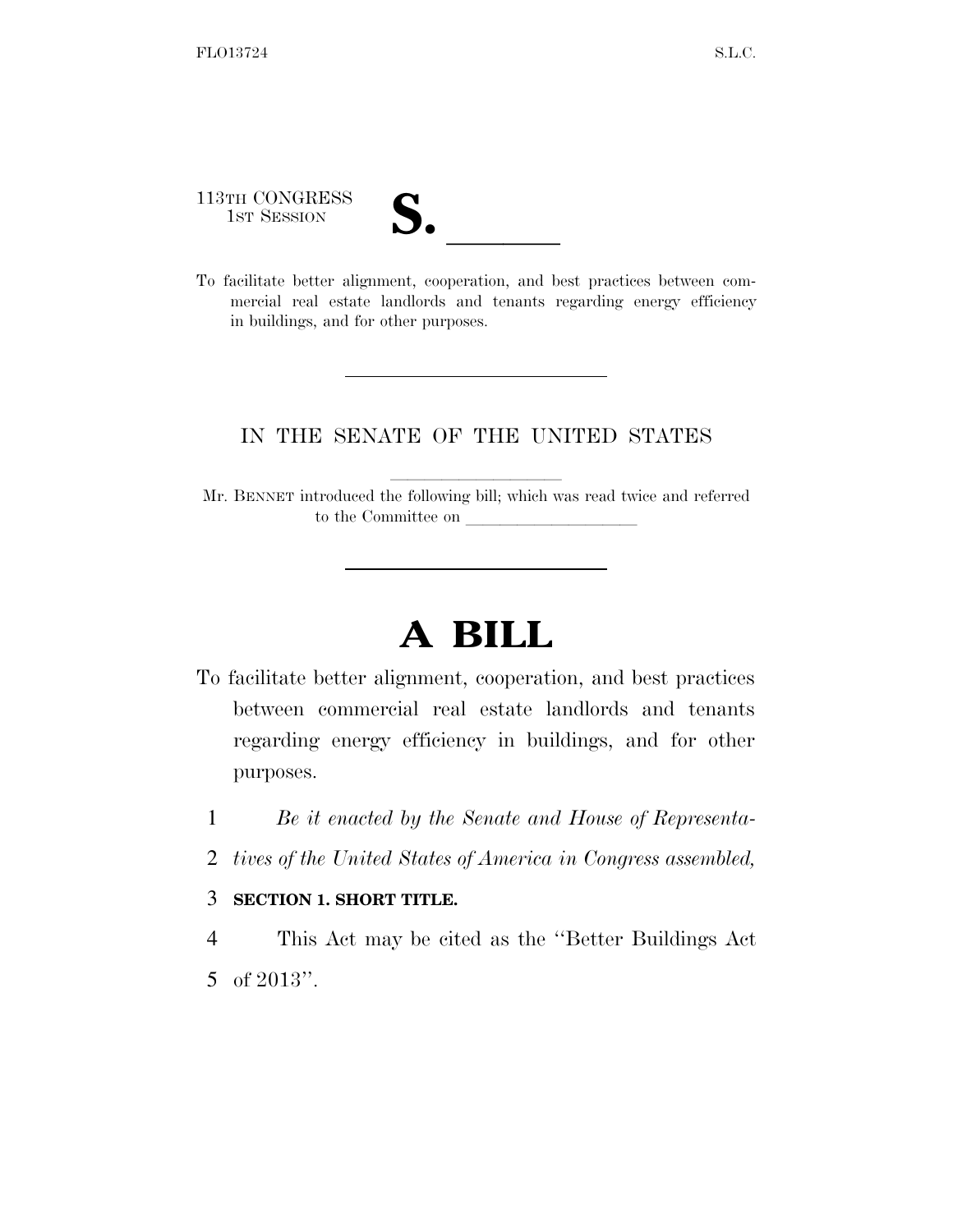| 1              | SEC. 2. SEPARATE SPACES WITH HIGH-PERFORMANCE EN-        |
|----------------|----------------------------------------------------------|
| $\overline{2}$ | ERGY EFFICIENCY MEASURES.                                |
| 3              | Subtitle B of title IV of the Energy Independence and    |
| $\overline{4}$ | Security Act of 2007 (42 U.S.C. 17081 et seq.) is amend- |
| 5              | ed by adding at the end the following:                   |
| 6              | "SEC. 424. SEPARATE SPACES WITH HIGH-PERFORMANCE         |
| 7              | ENERGY EFFICIENCY MEASURES.                              |
| 8              | "(a) DEFINITIONS.—In this section:                       |
| 9              | "(1) HIGH-PERFORMANCE ENERGY EFFICIENCY                  |
| 10             | MEASURE.—The term 'high-performance energy effi-         |
| 11             | ciency measure' means a technology, product, or          |
| 12             | practice that will result in substantial operational     |
| 13             | cost savings by reducing energy consumption and          |
| 14             | utility costs.                                           |
| 15             | "(2) SEPARATE SPACES.—The term 'separate                 |
| 16             | spaces' means areas within a commercial building         |
| 17             | that are leased or otherwise occupied by a tenant or     |
| 18             | other occupant for a period of time pursuant to the      |
| 19             | terms of a written agreement.                            |
| 20             | "(b) STUDY.—                                             |
| 21             | "(1) IN GENERAL.—Not later than 1 year after             |
| 22             | the date of enactment of this section, the Secretary,    |
| 23             | acting through the Assistant Secretary of Energy         |
| 24             | Efficiency and Renewable Energy, shall complete a        |
| 25             | study on the feasibility of—                             |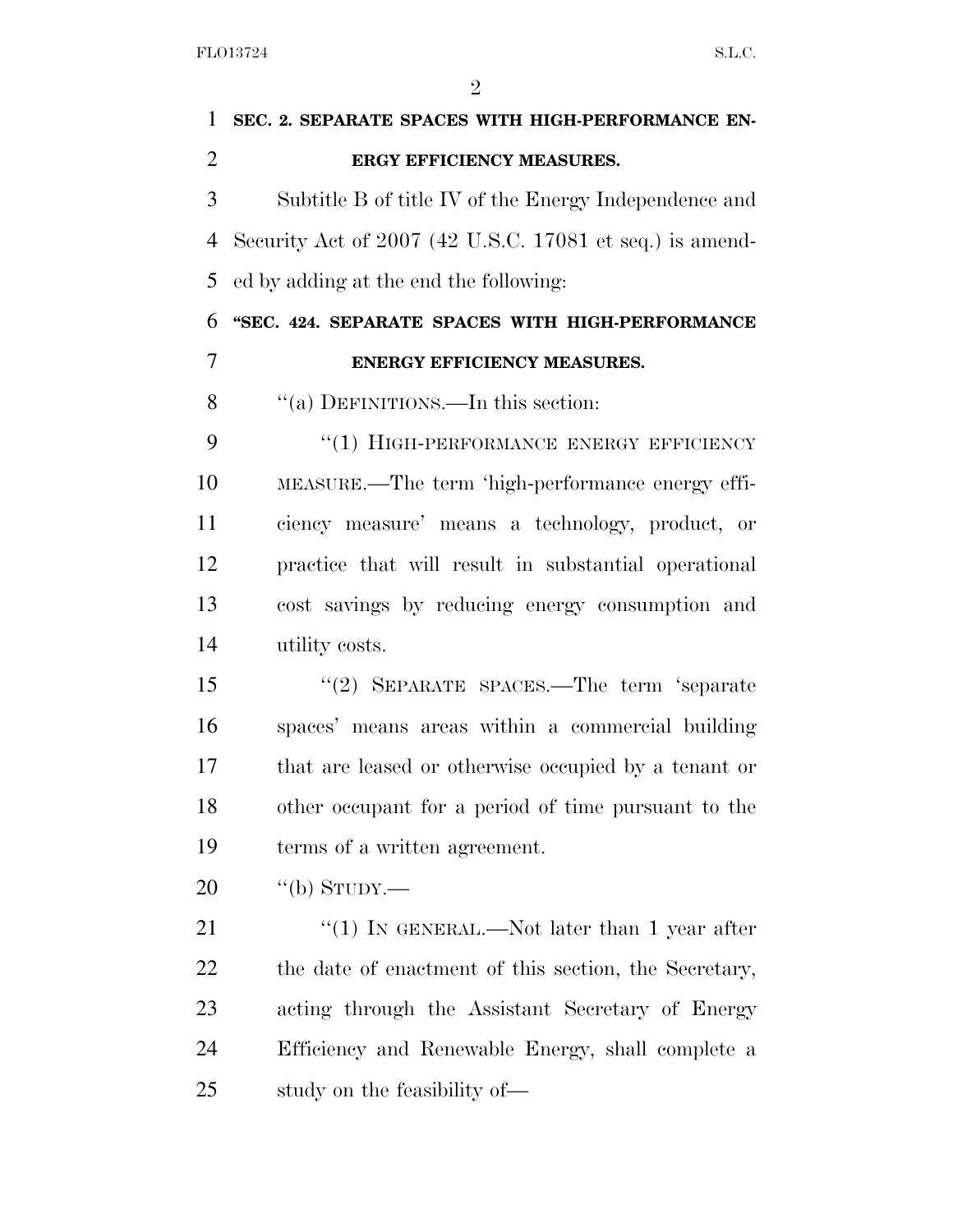| $\mathbf{1}$   | "(A) significantly improving energy effi-      |
|----------------|------------------------------------------------|
| $\overline{2}$ | ciency in commercial buildings through the de- |
| 3              | sign and construction, by owners and tenants,  |
| $\overline{4}$ | of separate spaces with high-performance en-   |
| 5              | ergy efficiency measures; and                  |
| 6              | $\lq\lq(B)$ encouraging owners and tenants to  |
| $\overline{7}$ | implement high-performance energy efficiency   |
| 8              | measures in separate spaces.                   |
| 9              | "(2) SCOPE.—The study shall, at a minimum,     |
| 10             | include—                                       |
| 11             | $\lq\lq$ descriptions of —                     |
| 12             | "(i) high-performance energy effi-             |
| 13             | ciency measures that should be considered      |
| 14             | as part of the initial design and construc-    |
| 15             | tion of separate spaces;                       |
| 16             | "(ii) processes that owners, tenants,          |
| 17             | architects, and engineers may replicate        |
| 18             | when designing and constructing separate       |
| 19             | spaces with high-performance energy effi-      |
| 20             | ciency measures;                               |
| 21             | "(iii) standards and best practices to         |
| 22             | achieve appropriate energy intensities for     |
| 23             | lighting, plug loads, pipe loads, heating,     |
| 24             | cooling, cooking, laundry, and other sys-      |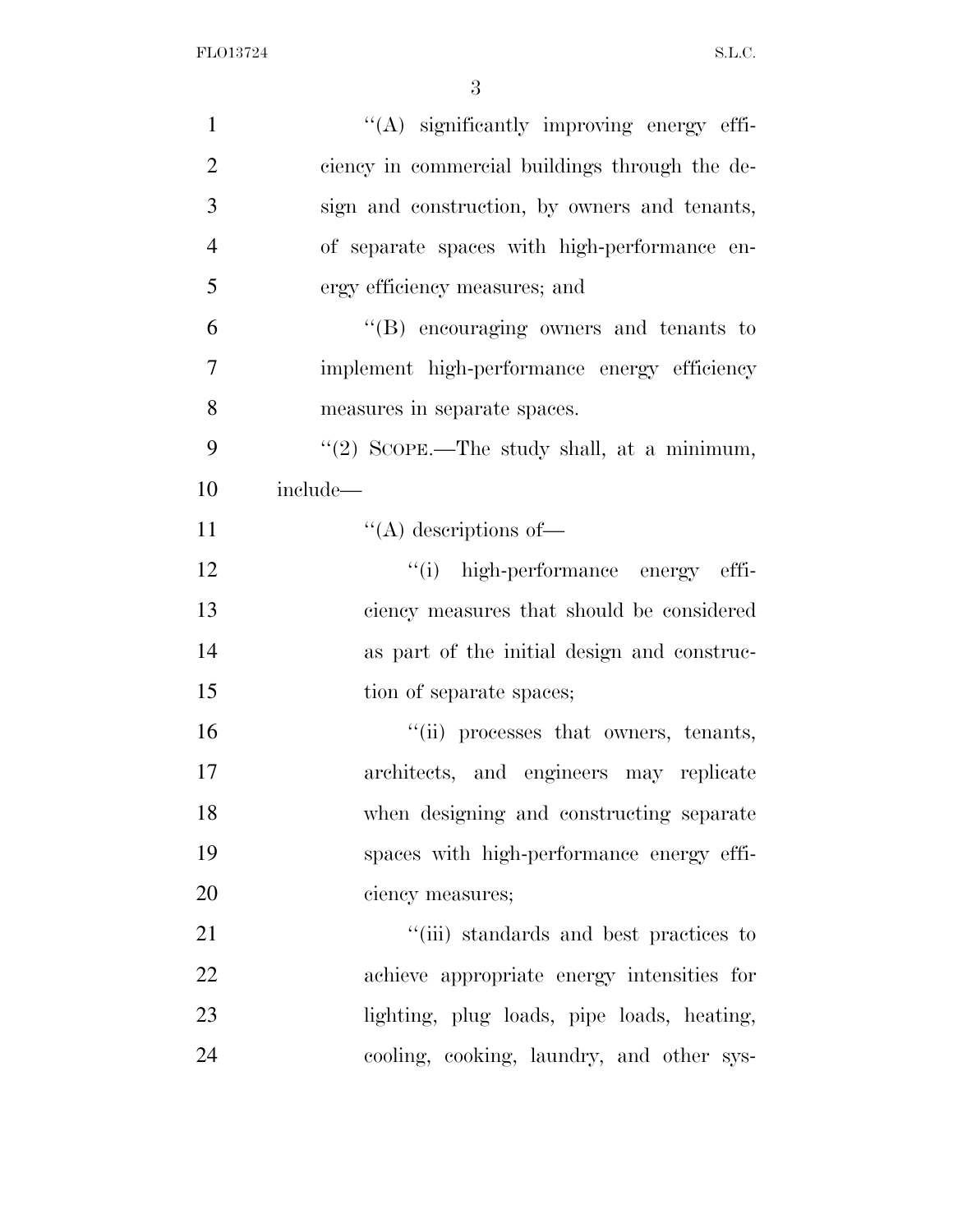FLO13724 S.L.C.

 1 tems to satisfy the needs of the commercial 2 building tenant; 3 ''(iv) return on investment and pay- back analyses of the incremental cost and projected energy savings of the proposed set of high-performance energy efficiency measures, including consideration of tax 8 and other available incentives; ''(v) models and simulation methods 10 that predict the quantity of energy used by separate spaces with high-performance en- ergy efficiency measures and that compare that predicted quantity to the quantity of energy used by separate spaces without high-performance energy efficiency meas- ures but that otherwise comply with appli- cable building code requirements; 18 ''(vi) measurement and verification

 platforms demonstrating actual energy use of high-performance energy efficiency measures installed in separate spaces, and whether the measures generate the savings intended in the initial design and construc-24 tion of the separate spaces;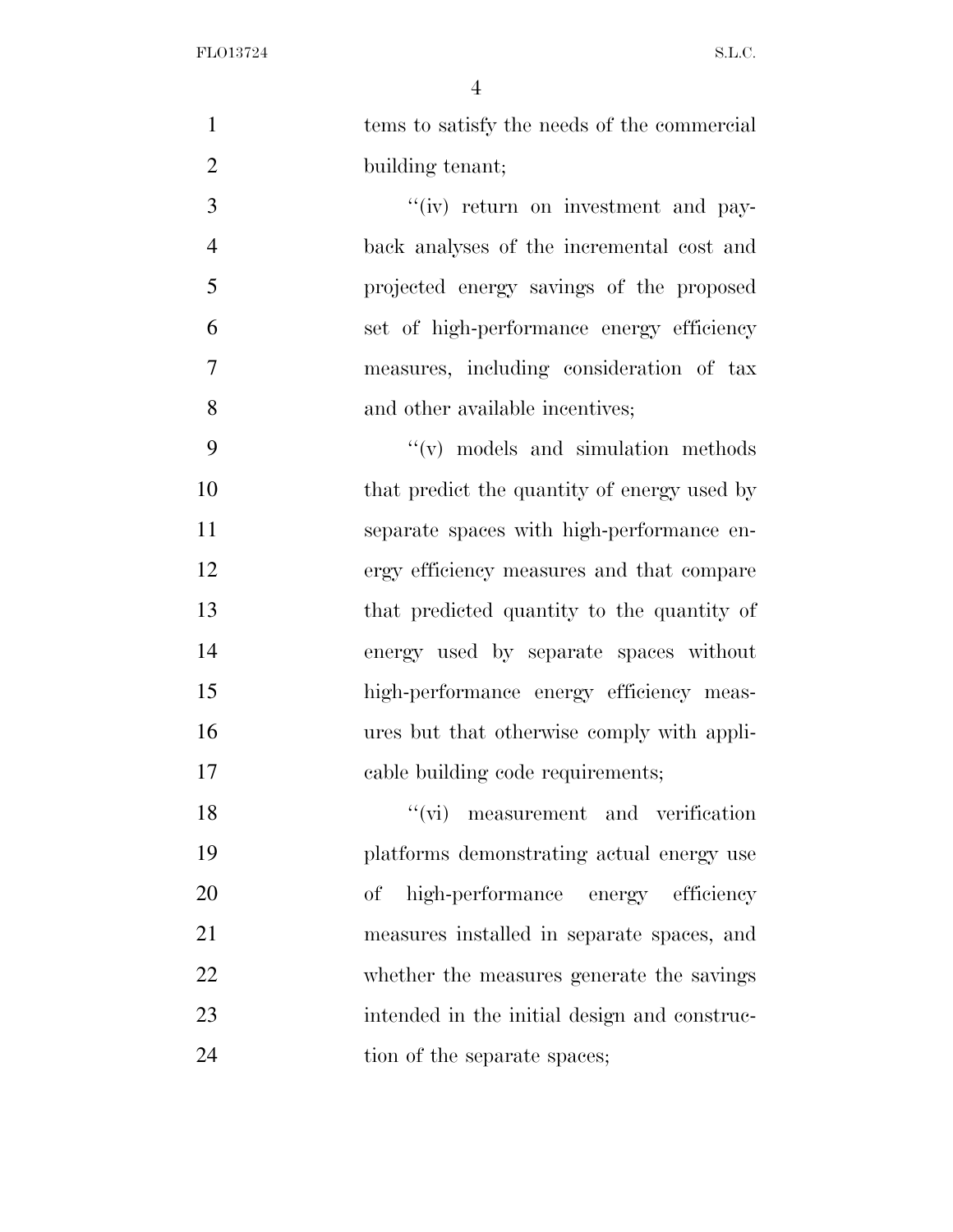FLO13724 S.L.C.

| $\mathbf{1}$   | "(vii) best practices that encourage an              |
|----------------|------------------------------------------------------|
| $\overline{2}$ | integrated approach to designing and con-            |
| 3              | structing separate spaces to perform at op-          |
| $\overline{4}$ | timum energy efficiency in conjunction               |
| 5              | with the central systems of a commercial             |
| 6              | building; and                                        |
| 7              | "(viii) any impact on employment re-                 |
| 8              | sulting from the design and construction of          |
| 9              | separate spaces with high-performance en-            |
| 10             | ergy efficiency measures; and                        |
| 11             | $\lq\lq$ case studies reporting economic and         |
| 12             | energy saving returns in the design and con-         |
| 13             | struction of separate spaces with high-perform-      |
| 14             | ance energy efficiency measures.                     |
| 15             | "(3) PUBLIC PARTICIPATION.—Not later than            |
| 16             | 90 days after the date of enactment of this section, |
| 17             | the Secretary shall publish a notice in the Federal  |
| 18             | Register requesting public comments regarding ef-    |
| 19             | fective methods, measures, and practices for the de- |
| 20             | sign and construction of separate spaces with high-  |
| 21             | performance energy efficiency measures.              |
| 22             | "(4) PUBLICATION.—The Secretary shall pub-           |
| 23             | lish the study on the website of the Department of   |
| 24             | Energy.".                                            |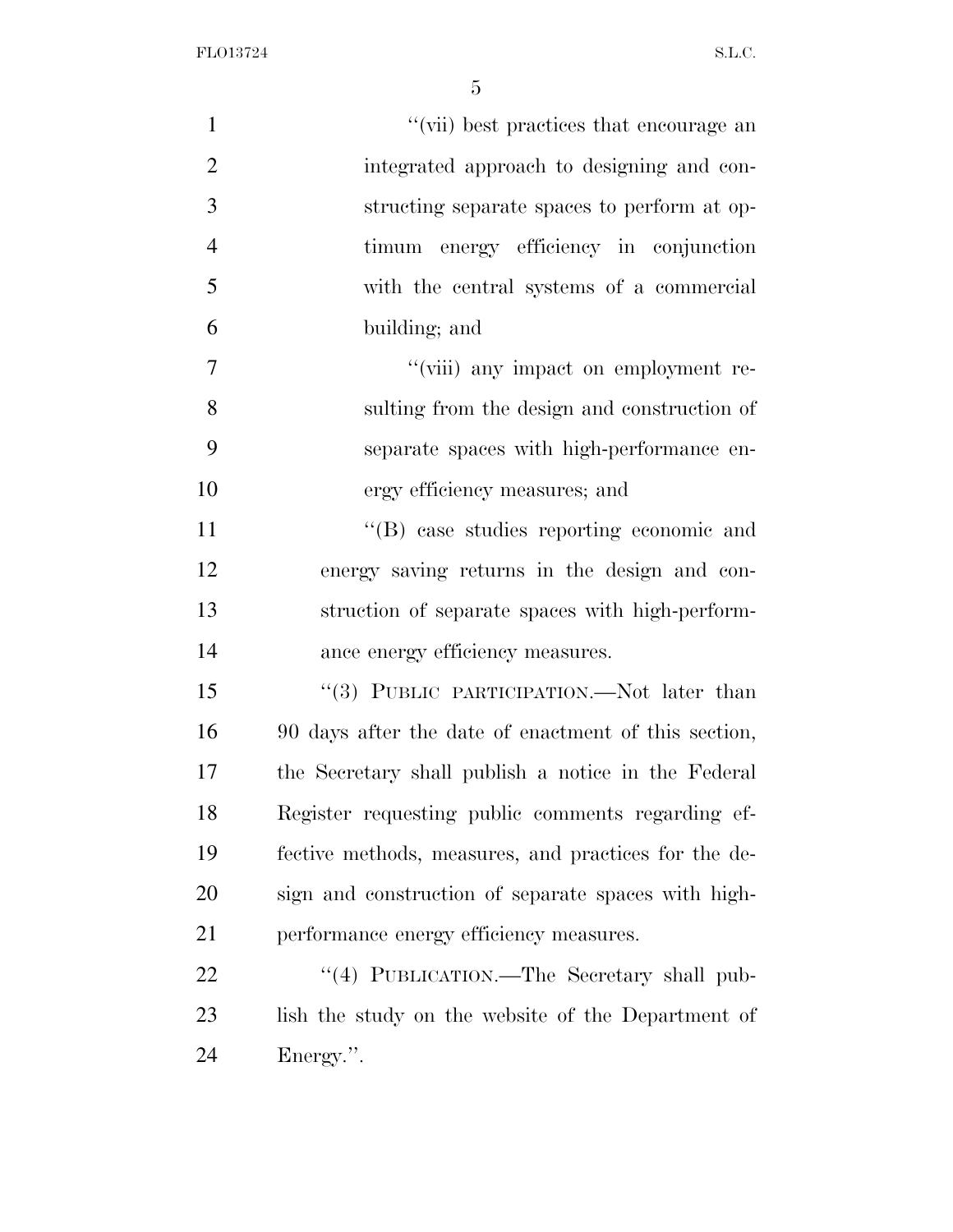### **SEC. 3. TENANT STAR PROGRAM.**

 Subtitle B of title IV of the Energy Independence and Security Act of 2007 (42 U.S.C. 17081 et seq.) (as amended by section 2) is amended by adding at the end the following:

#### **''SEC. 425. TENANT STAR PROGRAM.**

7 "(a) DEFINITIONS.—In this section:

8 "(1) HIGH-PERFORMANCE ENERGY EFFICIENCY MEASURE.—The term 'high-performance energy effi- ciency measure' has the meaning given the term in section 424.

 ''(2) SEPARATE SPACES.—The term 'separate spaces' has the meaning given the term in section 424.

 ''(b) TENANT STAR.—The Administrator of the Envi- ronmental Protection Agency and the Secretary shall de- velop a voluntary program within the Energy Star pro- gram established by section 324A of the Energy Policy and Conservation Act (42 U.S.C. 6294a), which may be known as Tenant Star, to promote energy efficiency in separate spaces leased by tenants or otherwise occupied within commercial buildings.

 ''(c) AGREEMENTS.—Responsibilities under the pro- gram developed under subsection (b) shall be divided be- tween the Secretary and the Administrator of the Environ-mental Protection Agency in accordance with the terms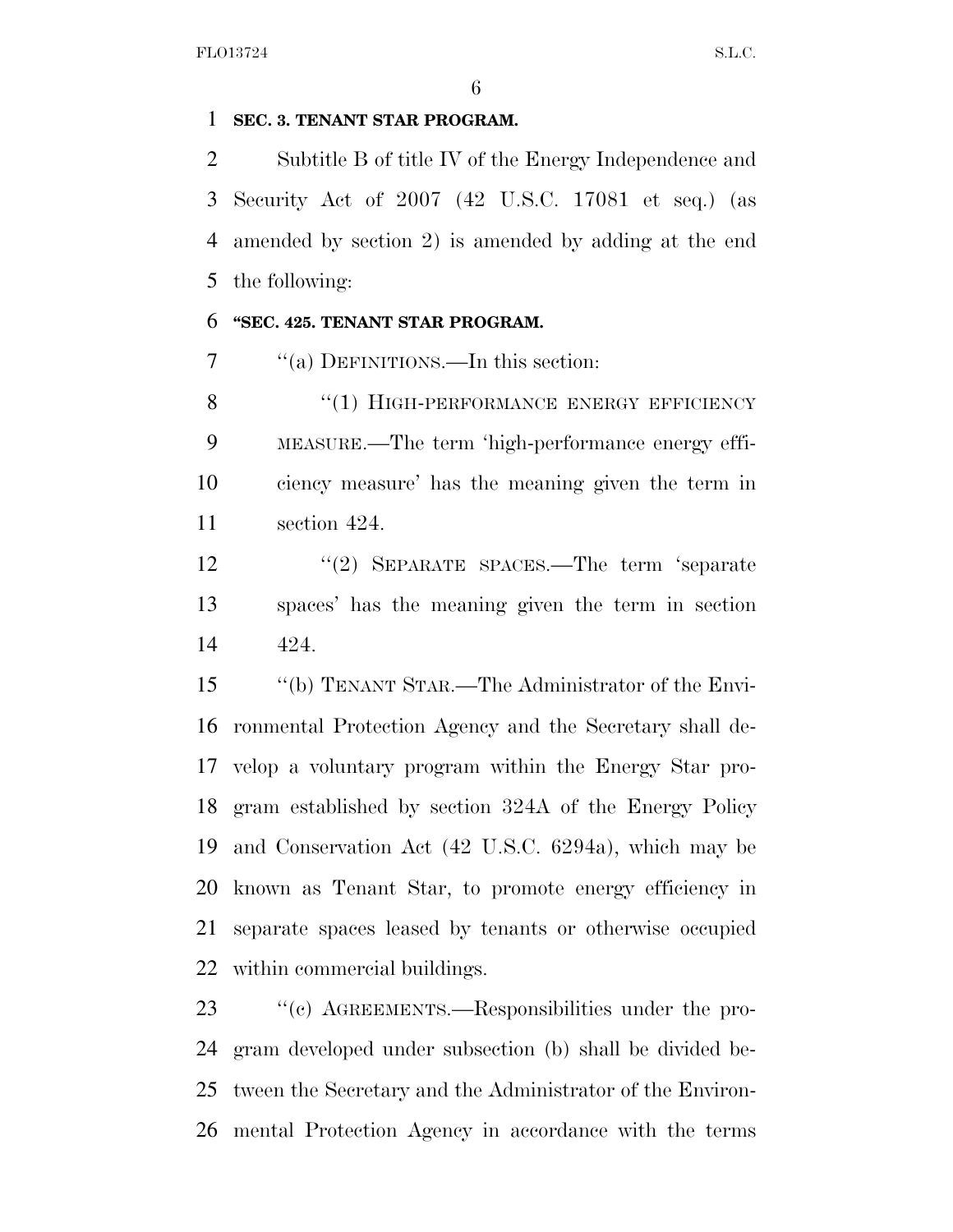of applicable agreements between the Secretary and the Administrator.

 ''(d) EXPANDING SURVEY DATA.—The Secretary, acting through the Administrator of the Energy Informa-tion Administration, shall—

 ''(1) collect, through each Commercial Building Energy Consumption Survey of the Energy Informa- tion Administration that is conducted after the date of enactment of this section, data on—

 $\mathcal{L}(\mathbf{A})$  categories of building occupancy that are known to consume significant quantities of energy, such as occupancy by law firms, data centers, trading floors, restaurants, retail out-lets, and financial services firms; and

15 "(B) other aspects of the property, build- ing operation, or building occupancy determined by the Administrator of the Energy Information Administration, in consultation with the Admin- istrator of the Environmental Protection Agen- cy, to be relevant in lowering energy consump-tion; and

22  $(2)$  make data collected under paragraph  $(1)$  available to the public in aggregated form and pro-vide the data, and any associated results, to the Ad-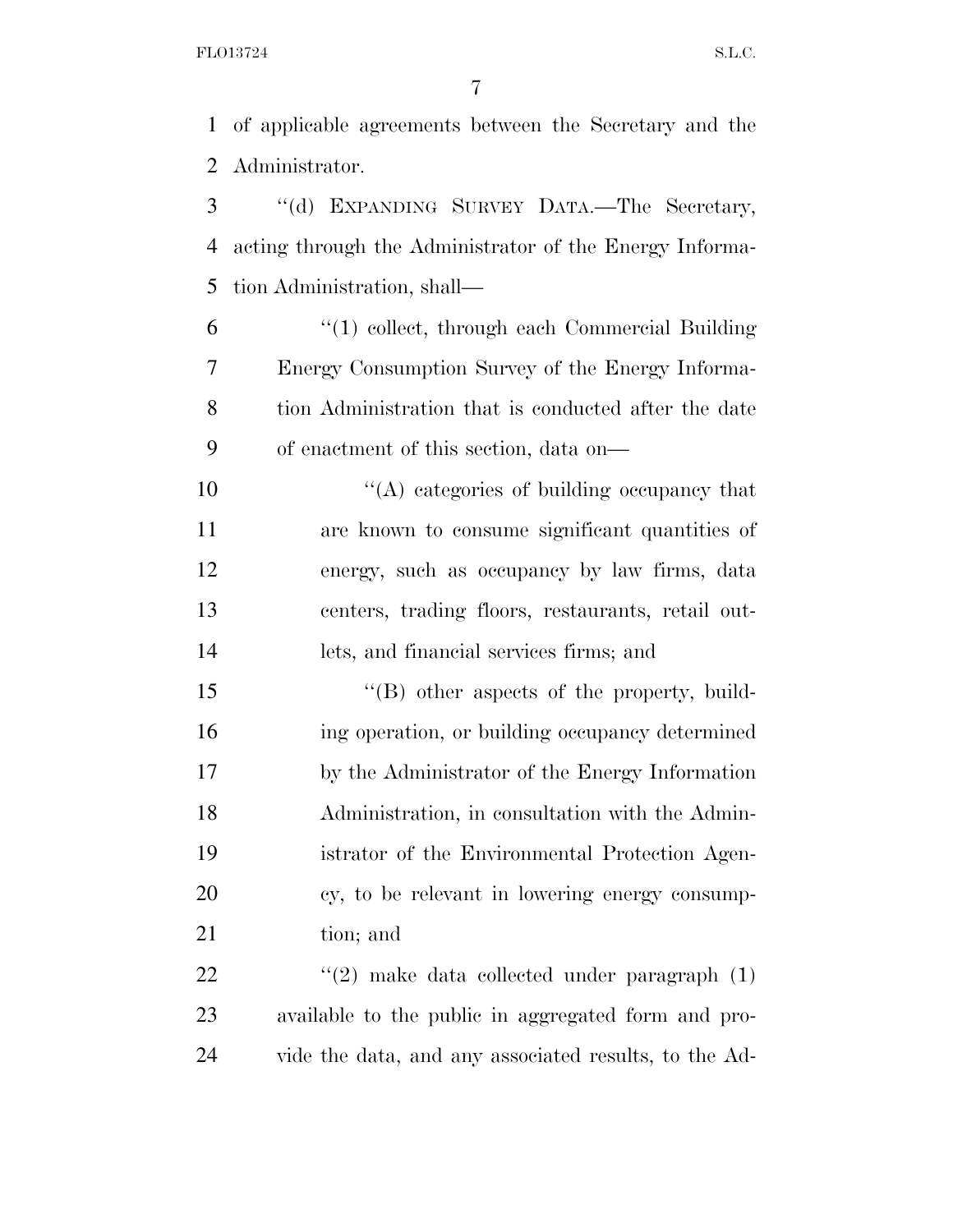| $\mathbf{1}$   | ministrator of the Environmental Protection Agency     |
|----------------|--------------------------------------------------------|
| $\overline{2}$ | for use in accordance with subsection (e).             |
| 3              | "(e) RECOGNITION OF OWNERS AND TENANTS.-               |
| $\overline{4}$ | "(1) OCCUPANCY-BASED RECOGNITION.—Not                  |
| 5              | later than 1 year after the date on which the data     |
| 6              | described in subsection (d) is received, the Secretary |
| 7              | and the Administrator of the Environmental Protec-     |
| 8              | tion Agency shall, following an opportunity for pub-   |
| 9              | lic notice and comment—                                |
| 10             | $\lq\lq$ (A) in a manner similar to the Energy         |
| 11             | Star rating system for commercial buildings,           |
| 12             | develop voluntary policies and procedures to           |
| 13             | recognize tenants that voluntarily achieve high        |
| 14             | levels of energy efficiency in separate spaces;        |
| 15             | "(B) establish building occupancy cat-                 |
| 16             | egories eligible for Tenant Star recognition           |
| 17             | based on the data collected under subsection           |
| 18             | $(d)(1)$ and any associated results; and               |
| 19             | $\lq\lq$ consider other forms of recognition           |
| 20             | for commercial building tenants or other occu-         |
| 21             | pants that lower energy consumption in sepa-           |
| 22             | rate spaces.                                           |
| 23             | "(2) DESIGN- AND CONSTRUCTION-BASED REC-               |
| 24             | OGNITION.—After the study required under section       |
| 25             | $424(b)$ is completed and following an opportunity for |